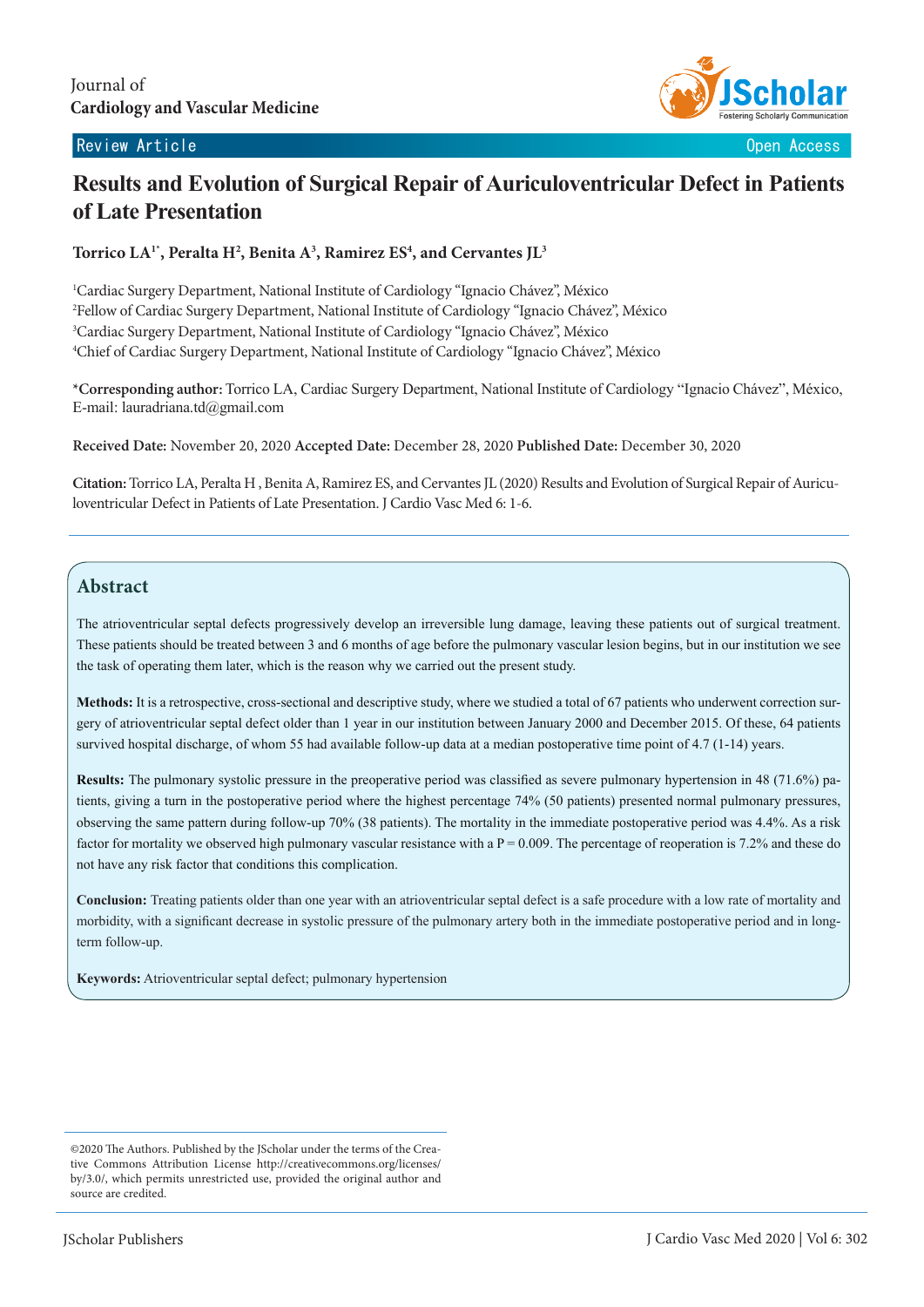Atrioventricular septal defects are cardiac malformations characterized by impaired development of the embryonic endocardial bearings and the primitive atrioventricular canal. It has an incidence of 4-5.3 per 10,000 live births, encompasses 7% of all congenital heart defects, and is often associated with Down syndrome [1].

The clinical and pathophysiological consequences of atrioventricular septal defects will depend on the magnitude of the short circuit and the anatomical site where it is located and, as time passes, the pulmonary vascular resistance will be a regulator of the short circuit at the ventricular level [2].

In general, heart disease with a left-to-right shunt is symptomatic when 50% or more of the flow that reaches the left side of the heart is carried to the right side, that is, the pulmonary flow is 2 or more times the systemic flow (Qp / Qs greater than or equal to 2). Pulmonary hyperflow when associated with pulmonary systolic hypertension leads to a thickening of the tunica media and the arteriolar intima causing increased pulmonary vascular resistance, affecting pulmonary diastolic pressure. This intimal process can progress to hyalinization and fibrosis, and cause arteriolar thrombosis, becoming irreversible and progressive damage called obstructive pulmonary vascular disease, and pulmonary vascular resistance can reach such high values that it minimizes the short circuit from left to right and then reverses it from the right to the left causing cyanosis (Einsenmeyer syndrome) [2].

Due to the aforementioned, the appropriate age to intervene surgically is younger and younger, due to the need to avoid damage to the pulmonary vasculature suffered by these patients with late diagnoses or poorly performed follow-ups. Given that these children arrive at our center without prior medical attention, we are tasked with evaluating them at an older age in order to offer them surgical resolution. For this reason, it is important to describe the evolution of these patients who underwent correction of the late-presenting atrioventricular septation defect.

#### **Materials and Methods**

It is a retrospective, cross-sectional and descriptive study in which a total of 110 cases of surgical correction of the AV canal were observed in our institution between January 2000 and December 2015. 67 were surgically corrected who were older than 1 year, average age 3.23 (1-17 years). All patients who had other as-

sociated congenital heart defects, who have been lost to follow-up and do not have complete records, were excluded Figure 1.



**Figure 1:** Diagnostic catheterization

All patients were diagnosed by echocardiography. According to Rastelli's classification, we have 60 type A (89.5%), 5 with type B (7.4%) and 2 with type C (2.9%). Table 1. Pulmonary systolic pressure measurement was also performed, classifying them as normotensive pressures less than 40 mm Hg, mild hypertession of 40 - 54 mmHg, moderate 55 to 64 mmHg, and severe greater than 65 mmHg.

Diagnostic catheterization was performed in all patients who were classified as severe pulmonary hypertensive to measure pulmonary pressure and pulmonary vascular resistance. A total of 14 (29%) patients presented low vascular resistance (<6 UW / m2) (9) and the rest underwent a pharmacological challenge, observing a decrease in resistance, supporting the operability of the patient. Figure 1.

**Surgical Technique:** The repair of complete atrioventricular canal defects has been described using single patch, two patch and modified single patch techniques. The technique used in our center depends on the experience and criteria of each surgeon. The cardiopulmonary bypass method is similar for the different techniques. Continuous cardiopulmonary bypass with moderate hypothermia (28-32° C) and antegrade cardioplegia have been used routinely for myocardial protection.

The single patch technique uses a bovine pericardium patch treated in our center, it begins by floating the AV valve leaflets in the closed position. The line of apposition of the anterior and posterior common leaflets is noted and an imaginary line is created that delimits the components of the right and left valves, marking the coaptation of the anterior and posterior common leaflets with a horizontal mattress suture. The ventricular septum ridge is sutured to the bottom of the patch with multiple interrupted horizontal mattress sutures. The components to the left of the common AV valve tissue are secured to the patch in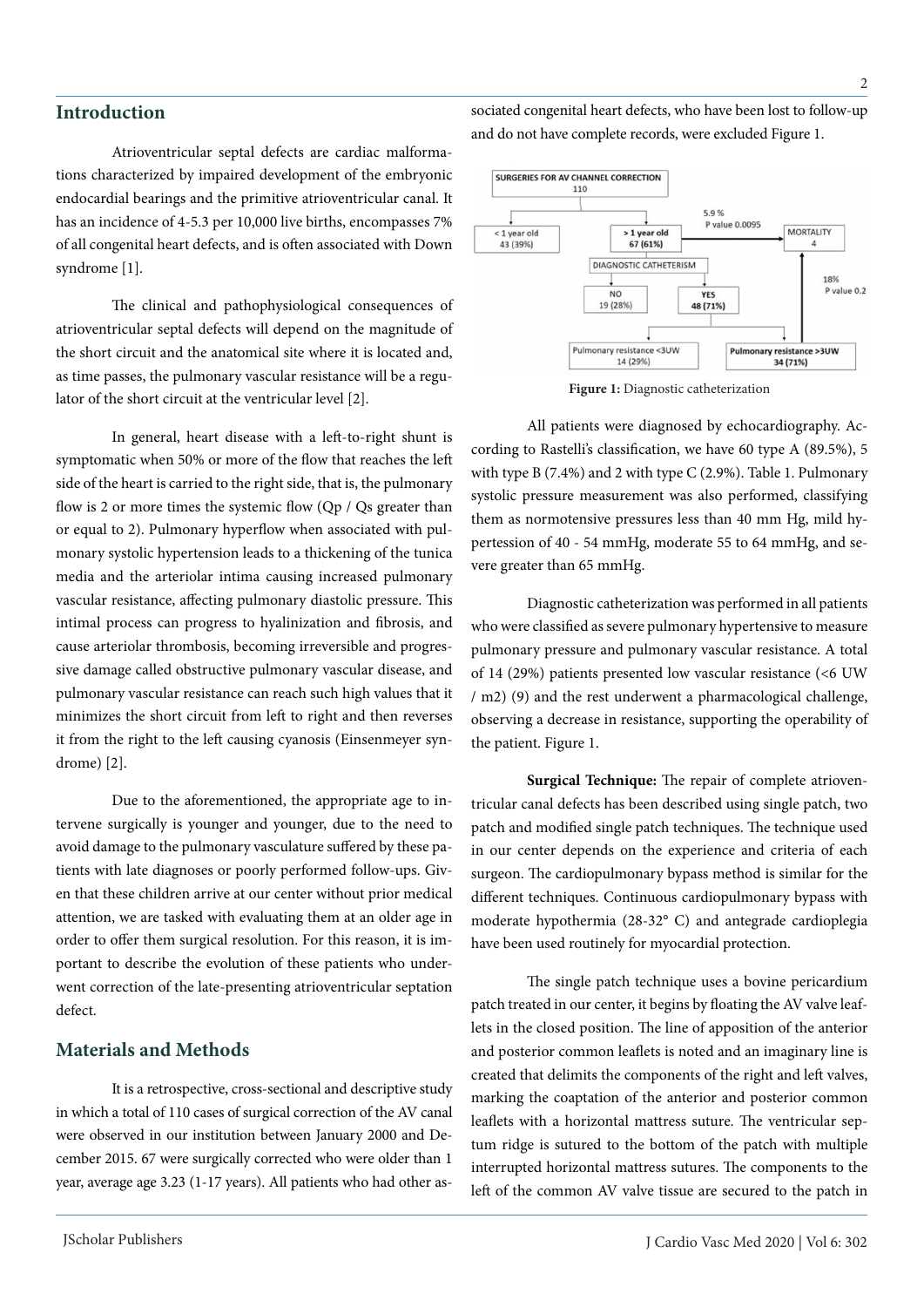the appropriate plane with multiple interrupted mattress sutures. Whenever possible, these same sutures can be used to anchor the components of the right AV valve to the patch. The atrial portion of the defect is closed by suturing the upper edge of the patch to the lower edge of the atrial septal defect. The mean pulmonary systolic pressure measured by

The repair of two patches in the same way is used a bovine pericardium patch treated in our center to close the ventricular septum defect. The valve leaflets are sutured to the top of the patch of the ventricular septal defect. The area of apposition of the left AV valve is closed with a suture and a separate pericardial patch is used to close the atrial septal defect.

With the modified single-patch technique, the ventricular septum defect is closed by placing a series of 5-0 polypropylene sutures supported on the right side of the interventricular septum ridge. These sutures are then sequentially passed through the anterior and posterior common leaflets at a predetermined site to separate the right and left AV valves. The sutures are then placed through the edge of a bovine pericardial patch treated at the institute. These sutures are then tied. The atrial component of the AV canal defect is closed with the pericardial patch.

Once the procedure was completed, a transesophageal echocardiographic evaluation was performed for all AV canal cases.

#### **Statistic analysis**

Continuous variables are reported as mean, or median with range, and categorical variables are presented as frequencies and percentage of the total.

Groups were compared using Fisher's exact test for categorical variables.

#### **Results**

| $N = 67$                                              |                                      |
|-------------------------------------------------------|--------------------------------------|
| Age                                                   | $3.23(1-17)$ años                    |
| Sex (female)                                          | 40 (59%)                             |
| Down syndrome                                         | 41 (61%)                             |
| Rastelli classification<br>Tipe A<br>Tipe B<br>Tipe C | 60 (89%)<br>$5(7.4\%)$<br>$2(2.9\%)$ |
| NYH functional class<br>Н<br>Ш                        | 85%<br>15%                           |
| LVEF %                                                | 66 (33-77)                           |
| Pulmonary artery banding                              | $7(10.4\%)$                          |

**Table 1:** Pre-Surgical Characteristics

41 (61%) patients present as Down Syndrome comorbidity. The previous preoperative functional class in which these patients were found were class II - III, 85-15% respectively. Table 1.

catheterization or by echocardiography was 68.9 (28 - 105) mmHg. 3 (4.4%) patients presented pulmonary pressures within normal ranges, 2 (2.9%) presented mild pulmonary hypertension, 8 (11.9%) presented moderate pulmonary hypertension and 48 (71.6%) presented severe pulmonary hypertension. Those with severe hypertension, 14 was equaled systemic pulmonary pressure. Table 4. 48 (71%) patients underwent preoperative catheterization. 14 (29%) patients presented low pulmonary resistance and the rest were observed to be elevated but mobile. Figure 1. Statistical analysis was performed where it was observed that high lung resistances do not have significant statistical value comparing the variables of Down syndrome, central valve insufficiency, reoperations and mortality. Table 5.

| Table 2: Surgical Characteristics                                |                                        |  |  |  |
|------------------------------------------------------------------|----------------------------------------|--|--|--|
| $N = 67$                                                         |                                        |  |  |  |
| Surgical technique<br>Unipatch<br>Modified unipatch<br>2 patches | 57 (85 %)<br>$7(10.4\%)$<br>$3(4.4\%)$ |  |  |  |
| Aortic clamping time                                             | 81 (30-133)                            |  |  |  |
| Extracorporeal circulation time                                  | 121 (58 - 296)                         |  |  |  |
| Morbidity $<$ 30 days                                            | $9(13.4\%)$                            |  |  |  |
| Mortality                                                        | $3(4.4\%)$                             |  |  |  |
|                                                                  |                                        |  |  |  |

| Morbidity < 30 days                                 | $9(13.4\%)$                            |  |  |  |  |
|-----------------------------------------------------|----------------------------------------|--|--|--|--|
| Mortality                                           | $3(4.4\%)$                             |  |  |  |  |
|                                                     |                                        |  |  |  |  |
| <b>Table 3: Follow-up</b>                           |                                        |  |  |  |  |
| $N = 55$                                            |                                        |  |  |  |  |
| Follow-up (years)                                   | $4.7(1 - 14)$                          |  |  |  |  |
| Morbidity > 30 days                                 | $5(7.4\%)$                             |  |  |  |  |
| AV valve reoperations                               | $4(7.2\%)$                             |  |  |  |  |
| Pacemaker implants                                  | $9(16.3\%)$                            |  |  |  |  |
| Current treatment<br>None<br>Sildenafil<br>Diuretic | 14 (25.4%)<br>$3(5.4\%)$<br>41 (74.5%) |  |  |  |  |
|                                                     | (38%)<br>21                            |  |  |  |  |

Antihypertensive Digoxin 3 (5.4%)

| Table 4: Measurement of Pulmonary |
|-----------------------------------|
| Artery Systolic Pressure (mmHg)   |

| $N^{\circ}$ 67 |    | Preop         |    | Postop        |    | Follow-up<br>$N^{\circ} 54$ | P value |
|----------------|----|---------------|----|---------------|----|-----------------------------|---------|
| <b>PASP</b>    |    | 68.9 (28-105) |    | $31.9(16-75)$ | 34 | $(13-76)$                   |         |
| - Normal       | 3  | $(4.4\%)$     | 50 | (74%)         |    | 38 (70%)                    | 0.0001  |
| - Mild         | 2  | $(2.9\%)$     | 9  | $(13.4\%)$    |    | $9(16.6\%)$                 | 0.054   |
| - Moderate     | 8  | $(11.9\%)$    | 5  | $(7.4\%)$     |    | $4(7.4\%)$                  | 0.29    |
| - Severe       | 48 | $(71.6\%)$    | 4  | $(5.9\%)$     | 3  | $(5.5\%)$                   | 0.0001  |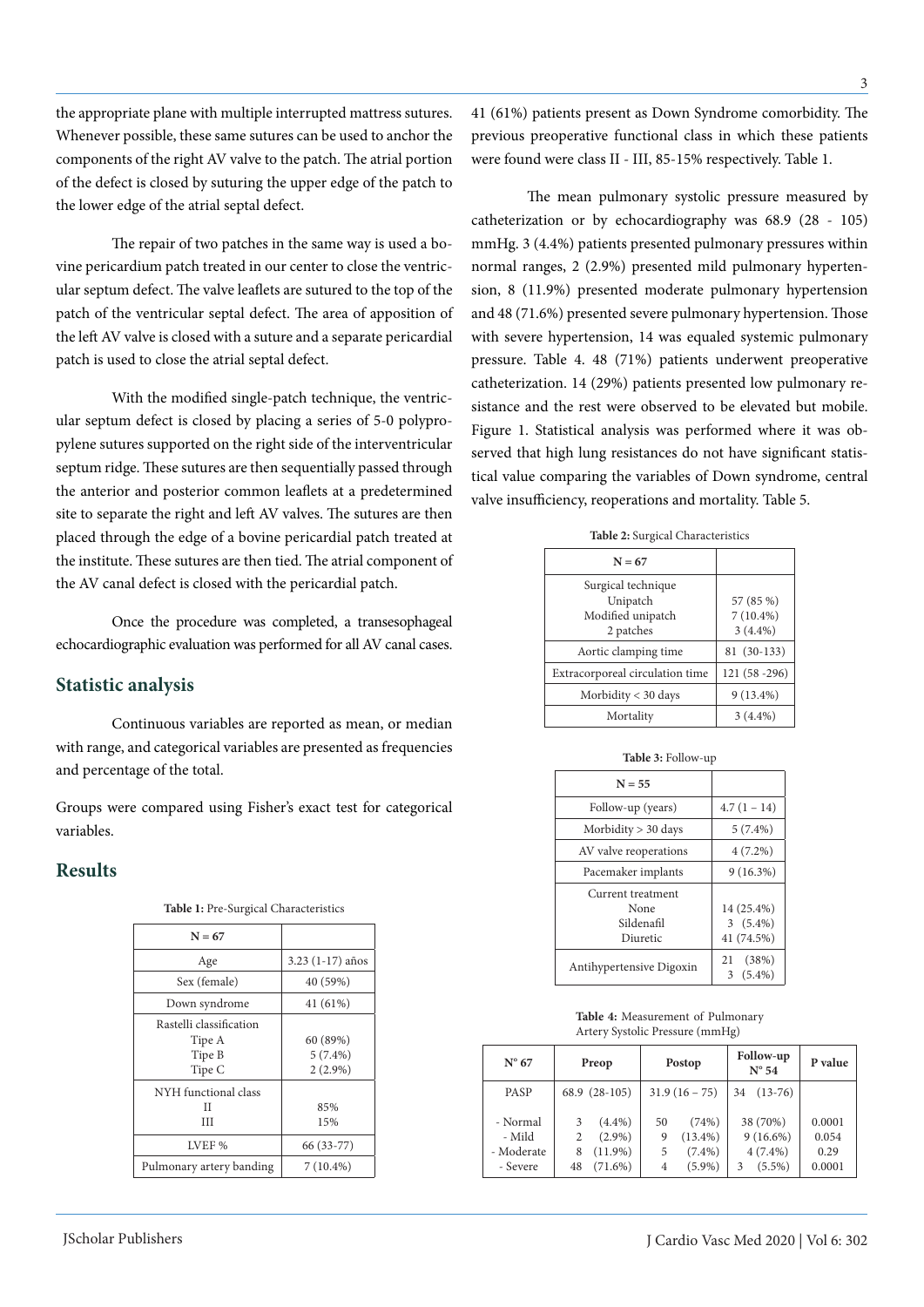|                                | Pulmonary resistance < 6<br>UW/m2 14 (29%) | Pulmonary resistance > 6<br>UW/m2 34 (71%) | P Value |
|--------------------------------|--------------------------------------------|--------------------------------------------|---------|
| Down syndrome                  | 6(42%)                                     | 15 (44%)                                   | 6(42%)  |
| Central Valve<br>regurgitation | 6(42%)                                     | $14(41\%)$                                 | 6(42%)  |
| Reinterventions                | 1(7%)                                      | ٠                                          | 1(7%)   |
| Mortality                      |                                            | $4(11\%)$                                  |         |

**Table 5:** Patients with Low and High but Mobile Pulmonary Resistances

7 (10.4%) patients previously underwent a pulmonary artery banding and one had pulmonary stenosis as an associated pathology. Table 1.

3 techniques were used for surgical correction, the unipatch technique in 57 patients (85%), the unipatch modified technique in 7 (10.4%) and two patches in 3 (4.4%). The patch was fenestrated in 3. In 44 the plasty was performed at the level of the left AV valve, in 3 the rings were placed and in 20 no procedure was performed on the valve. Plasty was performed on the right AV valve in 10. The average aortic clamp time was 81 minutes (30-133), the extracorporeal circulation time 121 minutes (58 - 296). Table 2.

Intracavitary catheters were installed in 33 patients. The measurement of systolic pressure at admission to post-surgical therapy was 31 mmHg (11-75). The blood pressure measured during the hospital stay by average echocardiography was 31.9 (16 - 75) mmHg. Pulmonary pressure was normal in 50 (74%) patients, pulmonary hypertension was classified as mild in 9 (13.4%), moderate in 4 (7.4%) and severe in 4 (5.9%). Performing the statistical analysis comparing the pulmonary pressures in the pre and post-surgery, the pulmonary pressure is normalized significantly, representing a P value of 0.0001. Table 4.

Early mortality in 3 patients (4.4%), the cause of death in 2 patients was cardiogenic shock and in 1 septic shock. One patient presented late mortality and the cause was septic shock. Graph 2. Average length of hospital stay was 12 days (5-68). Table 3.

Follow-up was lost in 9 patients. In the rest, the average follow-up time was 4.7 years (1-14). 9 patients presented early post-surgical complications, 1 mediastinits, 1 endocarditis, 1 left AV valve insufficiency that required surgical intervention, 6 patients presented complete AV block that required pacemaker implantation. Table 3. 5 patients presented late post-surgical complications, 1 endocarditis, 1 severe left AV valve insufficiency that required reoperation and 3 complete AV block that required pacemaker implantation.

The most recently measured pulmonary systolic pressure in the mean follow-up was 34 mmHg (13-76). Pulmonary pressure was normal in 38 (70%), pulmonary hypertension was classified as mild in 9 (16.6%), moderate in 4 (7.4%) and severe in 3 (5.5%). Table 4. All are in functional class I.

At follow-up, 21 patients do not require medical treatment. Only 3 receive Sildenafil, the 3 patients who have severe pulmonary hypertension. 3 of them digoxin. All those requiring treatment have diuretics and 21 patients also receive oral antihypertensive drugs. Table 3.

#### **Discussion**

In this 15-year study, we observed that 110 patients underwent surgery to correct the ventricular atrium septum defect, of which 61% of the total presented ages older than one year of life and this is due to a poor early diagnosis that includes the lack of gathering the population to detect cardiac pathologies in our environment. There are several studies in the literature that state that the best time for surgical intervention is between the first 3 to 6 months of life, which is when the natural course of pulmonary vascular disease begins [1-3, 5], and even demonstrated in the study by G. Stellin [8] and collaborators, which further reduces reoperation rates in operated patients younger than 3 months. With these references and with the clear indications, they led us to the question that promote to this study to demonstrate that despite operating patients with established pulmonary vascular disease, our numbers are comparable.

In the study by G. Salil *et al.* [1] they compare two eras of early surgical treatment, before the 90's and a late one after the 90's where they present a mortality rate of 10% and a reoperation rate of 13% of their total sample, it is clear that the age in the patients sometimes corrected in the early age were children older than 1 year and in the late age they were younger than one year, the statistical analysis where they are old is not a risk factor for mortality instead it is a risk factor for reoperation. If we analyze our data, the mortality they had was 4.4%, very similar to the study carried out in 7 different hospitals in North America [4], which was 4%.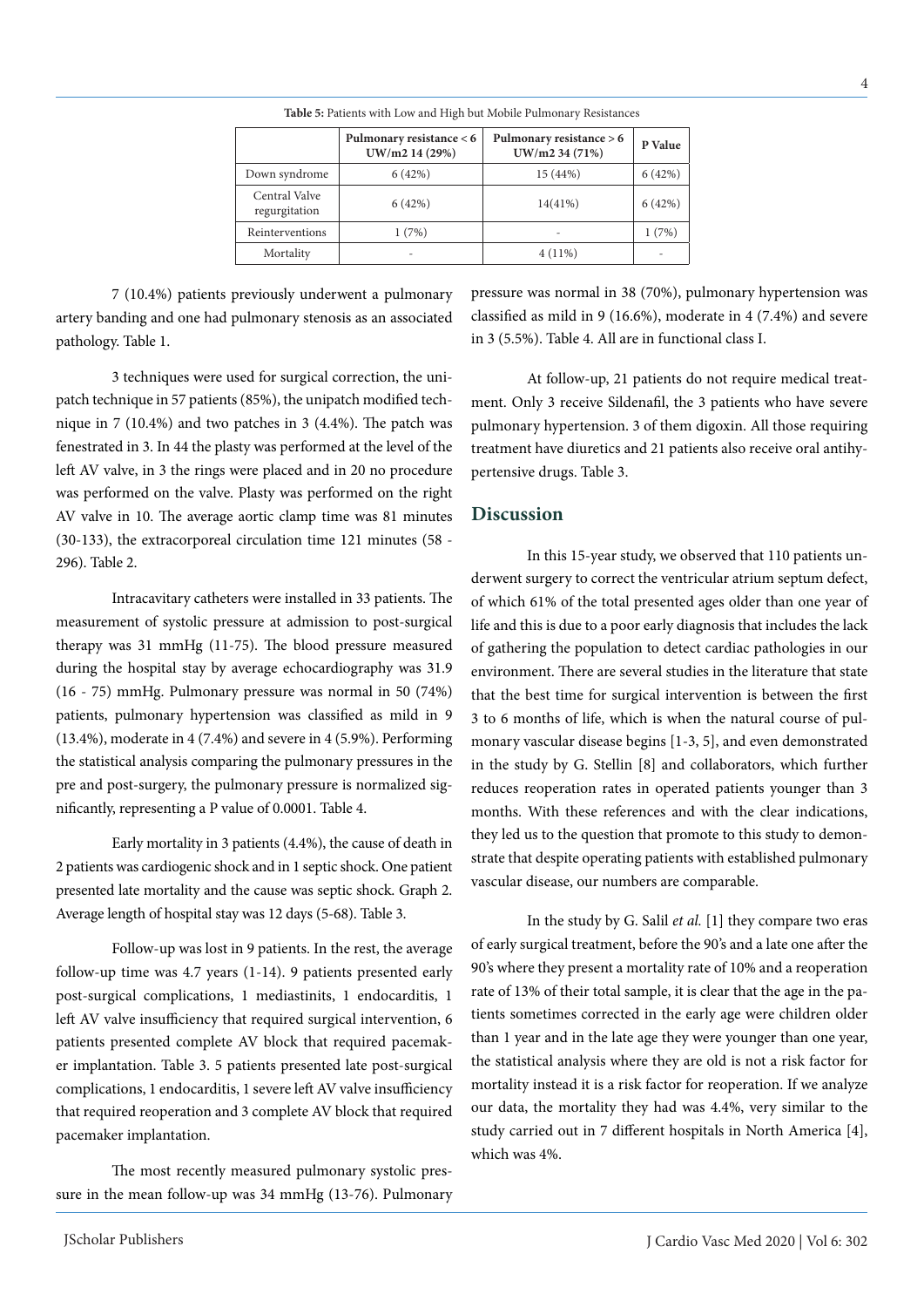Delayed presentation in patients with trisomy 21 is also unusual, but one of the factors that allows these patients to progress relatively without symptoms until an older age may be the protective vasoconstrictive effect of hypoxia secondary to sleep apnea that these patients present. [7]. In our study these patients represent 61% of our population similar to the study carried out by O. Xie *et al.* [6] where the operated patients older than 6 months of age with trisomy 21 were 60% of their population.

We observe the pulmonary pressures in the preoperative period where more than 90% of the patients present pulmonary hipertension and of these 71% are severe, but once the defect is corrected, the pulmonary pressures reach normal figures during the immediate postoperative period, even maintaining normal in the followup over the years. The study carried out by P. Bambul Heck *et al.* [2] where they study the reversibility of preoperative hypertension in patients with ventricular and atrioventricular septation defects, found that in the postoperative period 1.3% of their patients maintained high pulmonary pressures requiring treatment. with pulmonary antihypertensive drugs. In our study, they represent 5.5% and these patients are the only ones receiving pulmonary antihypertensive treatment [9].

Not all patients underwent preoperative diagnostic catheterization, but of the total number of patients undergoing this study, we observed that 71% of these had high but mobile lung resistance to oxygen challenge. A striking fact is that the patients who died both in the immediate and late post-operative periods did undergo this diagnostic study and had high lung resistance.

## **Conclusion**

Treating patients older than one year with an atrioventricular septal defect is a safe procedure with a low mortality and morbidity rate, with a significant decrease in pulmonary artery systolic pressure both in the immediate postoperative period and in long-term follow-up. As a risk factor, mortality would be related to high pulmonary resistance, however we find ourselves in the limitation that not all our patients underwent preoperative diagnostic catheterization.